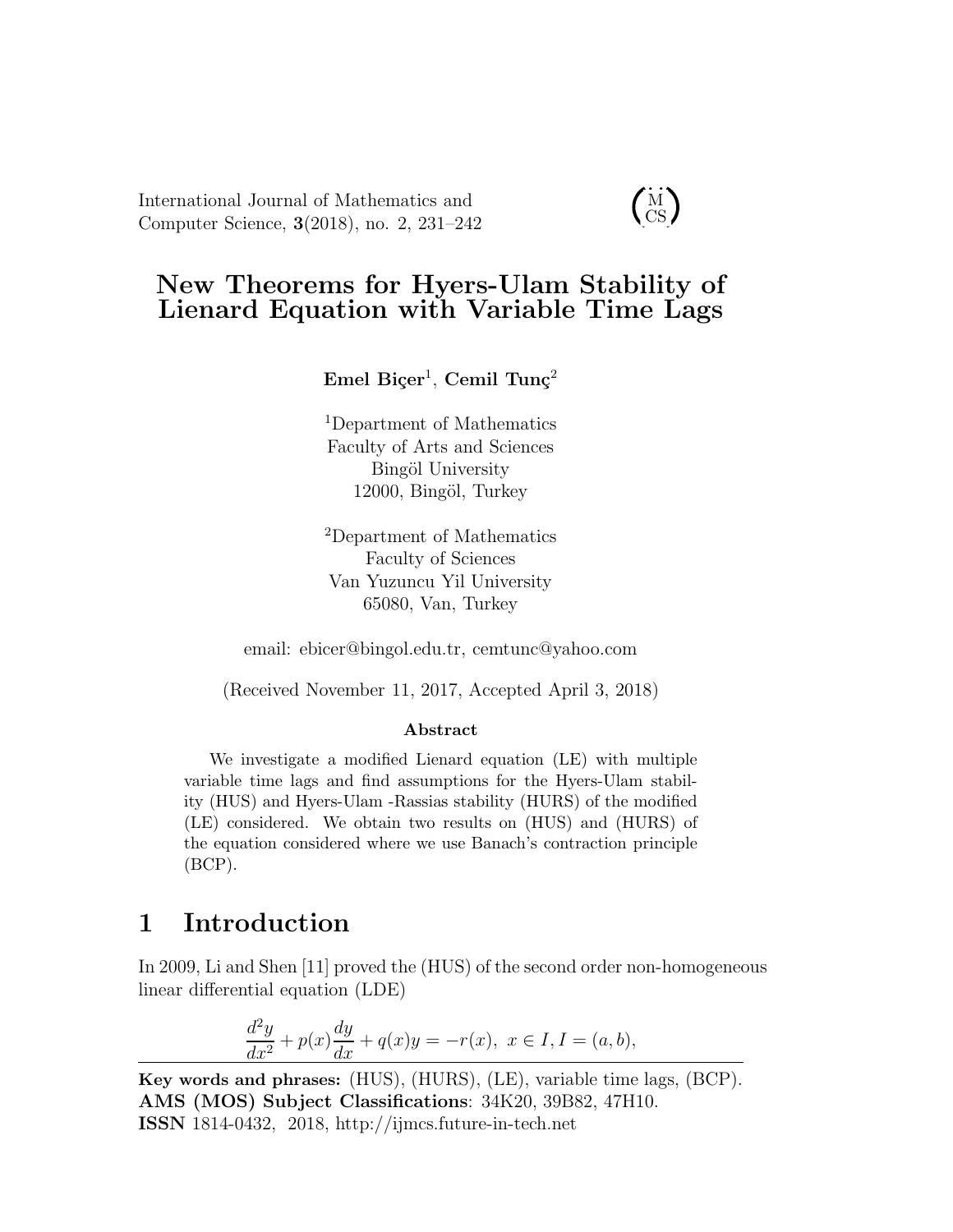by establishing some special conditions. Two theorems on the (HUS) were given by thoe authors. Later, in 2010, Li and Shen [12] focused on the (HUS) of the (LDEs) of second order, respectively:

$$
\frac{d^2y}{dx^2} + \alpha \frac{dy}{dx} + \beta y = 0
$$

and

$$
\frac{d^2y}{dx^2} + \alpha \frac{dy}{dx} + \beta y = f(x), \alpha, \beta \in \mathbb{R}, -\infty < a < b < \infty.
$$

They proved two theorems on the (HUS) of these equations. After that, Javadian et also discussed the  $(HURS)$  of a certain (LDE) of second order.

Later, Ghaemi et al [6] also studied the (HUS) of a different (LDE) of second order. As a consequence, they showed the (HUS) and (HURS) of a (LDE) of second-order with constant coefficients and different forms of (LDEs) called such as Euler, Hermite, Cheybyshev and Legendre equations.

Motivated by the papers, Abdollahpour and Park [1], Alsina and Ger [2], Bicer and Tunc [3, 4], Cimpean and Popa [5], Ghaemi et al  $[6]$ , Hyers [7], Javadian et al  $[8]$ , Jung  $[9, 10]$ , Li and Shen  $[11, 12]$ , Rassias  $[13]$ , Tung  $[14, 15, 16, 17, 18, 19]$ , Tunç and Biçer  $[20, 21]$ , Ulam  $[22]$  and the references therein, we consider the following modified (LE) with multiple variable time lags:

$$
\frac{d^2y}{dt^2} + F(t, y)\frac{dy}{dt} + H(t, y) = 0,
$$
\n(1)

throughout the whole paper we suppose that  $F(t, Y) = f(t, y, y(t-\tau_1(t)), y(t-\tau_1(t))$  $\tau_2(t)$ ),  $H(t, Y) = h(t, y, y(t - \tau_1(t)), y(t - \tau_2(t)), f \in C^1(\mathbb{R}^+ \times \mathbb{R} \times \mathbb{R} \times \mathbb{R}, \mathbb{R})$ and  $h \in C(\mathbb{R}^+ \times \mathbb{R} \times \mathbb{R} \times \mathbb{R}, \mathbb{R})$ , where  $\mathbb{R}^+ = (0, \infty)$ ,  $\mathbb{R} = (-\infty, \infty)$ . We also assume that  $\tau_1, \tau_2 \in C(\mathbb{R}^+, \mathbb{R}^+)$  and

$$
m_j(t_0) = \inf\{t - \tau_j(t), t \ge t_0\}, m(t_0) = \min\{m_j(t_0), 1 \le j \le 2\}.
$$

Whenever needed, we take  $y = y(t)$ ,  $y_0 = y_0(t)$ ,  $y' = \frac{dy}{dt}$ ,  $y'' = \frac{d^2y}{dt^2}$ ,  $\zeta = \zeta(t)$ and  $\eta = \eta(t)$ , respectively.

Meanwhile, when we look at the relevant literature on the (HUS) and (HURS) of solutions, we see that both of these topics attract huge research interest. In fact, in recent years, especially, the (HUS) and (HURS) of first and second order ordinary (LDEs), partially, (LDEs) with constant or variable time lags were investigated many interesting and novel results on that topics were obtained. We investigate the (HUS) and (HURS) of modified (LE) (1) with two variable time lags.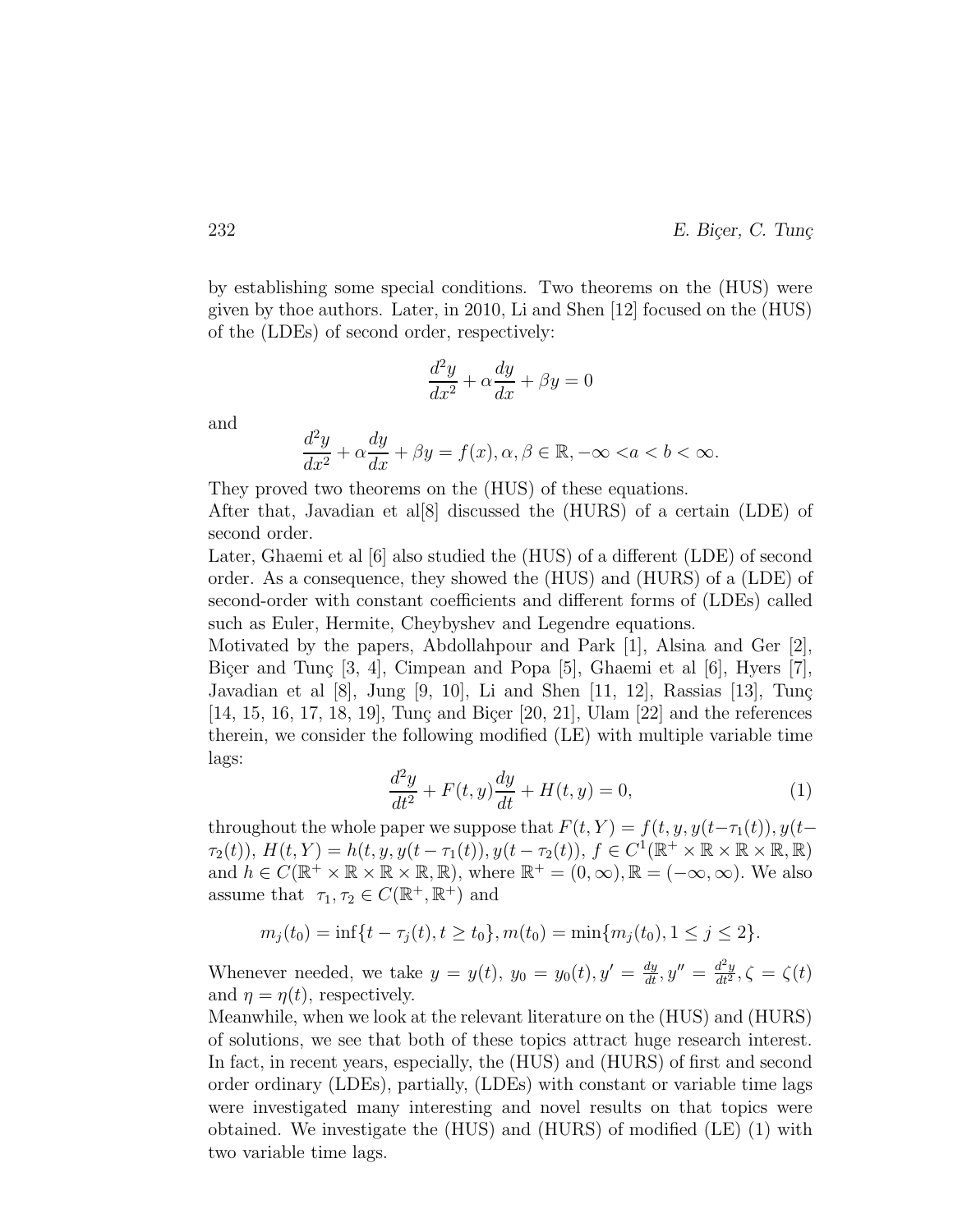The main idea and aim this paper is to discuss the (HUS) and (HURS) of modified (LE) (1). To the best of our knowledge, the (HUS) and (HURS) for (LE) (1) were not discussed in the literature. Our results might be beneficial to researchers working on the (HUS) and (HURS).

## 2 (HUS) and (HURS) Results

**Definition 2.1.** Let  $I = [m(t_0), T]$ . For some  $\varepsilon \geq 0, \psi \in C([m(t_0), t_0], \mathbb{R})$ and  $t_0, T \in \mathbb{R}$  with  $T > t_0$ , we suppose that for any continuous function  $y: I \to \mathbb{R}$  with  $y \in C(I, \mathbb{R})$  satisfying

$$
\begin{cases}\n\left| \frac{d^2y}{dt^2} + F(t, Y) \frac{dy}{dt} + H(t, Y) \right| \le \varepsilon, \quad t \in [t_0, T] \\
\left| y - \psi(t) \right| \le \varepsilon, t \in [m(t_0), t_0],\n\end{cases}
$$

there exists a continuous function  $y_0 : I \to \mathbb{R}$  with  $y_0 \in C(I, \mathbb{R})$  satisfying:

$$
\begin{cases} \frac{d^2 y_0}{dt^2} = -F(t, Y_0) \frac{dy_0}{dt} - H(t, Y_0), \quad t \in [t_0, T] \\ y_0 = \psi(t), t \in [m(t_0), t_0], \end{cases}
$$

and

$$
|y - y_0| \le K(\varepsilon),
$$

where

$$
F(t, Y_0) = f(t, y_0, y_0(t - \tau_1(t)), y_0(t - \tau_2(t)))
$$

and

$$
H(t, Y_0) = h(t, y_0, y_0(t - \tau_1(t)), y_0(t - \tau_2(t))).
$$

Then we call that (LE) (1) has the (HUS). If the information given above is also true, when we substitute  $\varepsilon$  and  $K(\varepsilon)$  by  $\phi(t)$  and  $\varphi(t)$ , respectively, where  $\phi, \varphi \in C[m(t_0, T]$  are functions not depending on y and  $y_0$ , explicitly, then we call that the corresponding (DE) has the (HUS) (or the (HURS)).

**Theorem 2.2.** Let  $m(t_0) > 0, I = \{t \in \mathbb{R} : t_0 - m(t_0) \le t \le t_0 + m(t_0)\}\)$  and  $K: I \times \mathbb{R} \times \mathbb{R} \times \mathbb{R} \to \mathbb{R}$  be a continuous function such that

$$
| K(t, x_1, y_1, z_1) - K(t, x_2, y_2, z_2) | \le k_1 | x_1 - x_2 | + k_2 | y_1 - y_2 | + k_3 | z_1 - z_2 |
$$
\n<sup>(2)</sup>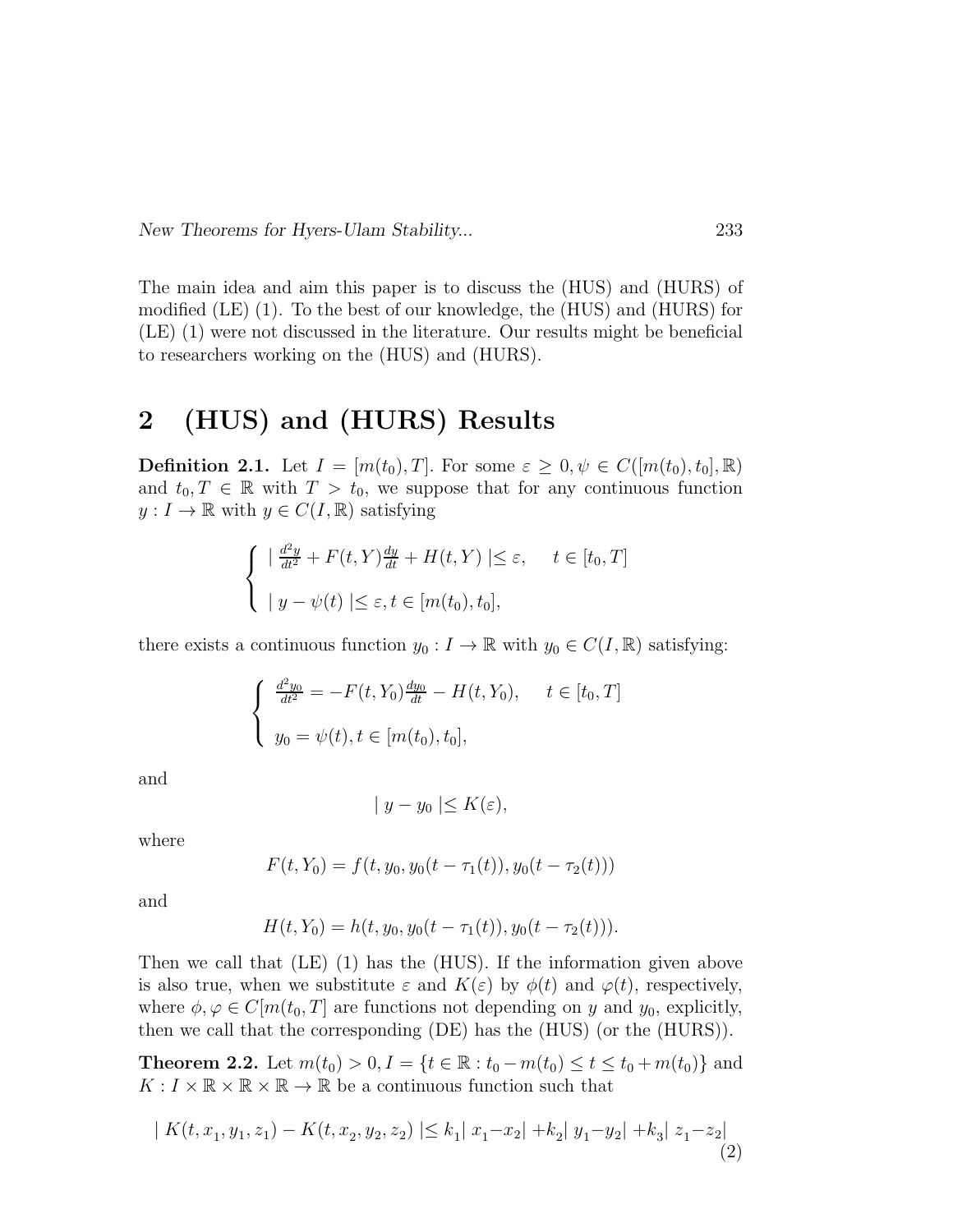for all  $t \in I$  and  $x_i \in \mathbb{R}, y_i \in \mathbb{R}, z_i \in \mathbb{R}, (i = 1, 2)$ , where  $k_i > 0, k_i \in \mathbb{R}, (i = 1, 2)$ 1, 2, 3), with  $0 < \sum$ 3  $i=1$  $m(t_0)k_i$  < 1. For  $\psi \in C([m(t_0), t_0], \mathbb{R})$ , if a function  $y: I \to \mathbb{R}$  with  $y \in C(I, \mathbb{R})$  satisfies

$$
\begin{cases}\n\left| \frac{d^2y}{dt^2} + F(t, Y) \frac{dy}{dt} + H(t, Y) \right| \leq \varepsilon, \quad t \in [t_0, T] \\
\left| y - \psi(t) \right| \leq \varepsilon, t \in [m(t_0), t_0],\n\end{cases} \tag{3}
$$

then we can find a unique function  $y_0: I \to \mathbb{R}$  with  $y_0 \in C(I, \mathbb{R})$  such that

$$
\begin{cases} \frac{d^2 y_0}{dt^2} = -F(t, Y_0) \frac{dy_0}{dt} - H(t, Y_0), \quad t \in [t_0, T] \\ y_0 = \psi(t), t \in [m(t_0), t_0], \end{cases}
$$

and

$$
|y - y_0| \le \frac{m(t_0)}{1 - m(t_0) \sum_{i=1}^3 k_i} \varepsilon, t \in I.
$$

Proof. Consider the functional (DE) of the first order

$$
\frac{dy}{dt} + K(t, Y) = 0,\t\t(4)
$$

where

$$
K(t,Y) = K(t, y, y(t - \tau_1(t)), y(t - \tau_2(t))).
$$

Let

$$
\begin{cases} \left| \frac{dy}{dt} + K(t, Y) \right| < \varepsilon, \quad t \in [t_0, T] \\ \left| y - \psi(t) \right| < \varepsilon, t \in [m(t_0), t_0]. \end{cases} \tag{5}
$$

Assume that C is the space of all continuous functions from  $I \to \mathbb{R}$ . Let d be a metric and  $P$  an operator on  $C$ , respectively:

$$
d(\zeta, \eta) = \sup_{t \in I} |\zeta(t) - \eta(t)|
$$

and

$$
\begin{cases}\n(P\zeta)(t) = \psi(t), t \in [m(t_0), t_0], \\
(P\zeta(t) = \psi(t_0) - \int_{t_0}^t K(\zeta) ds, t \in [t_0, T]\n\end{cases}
$$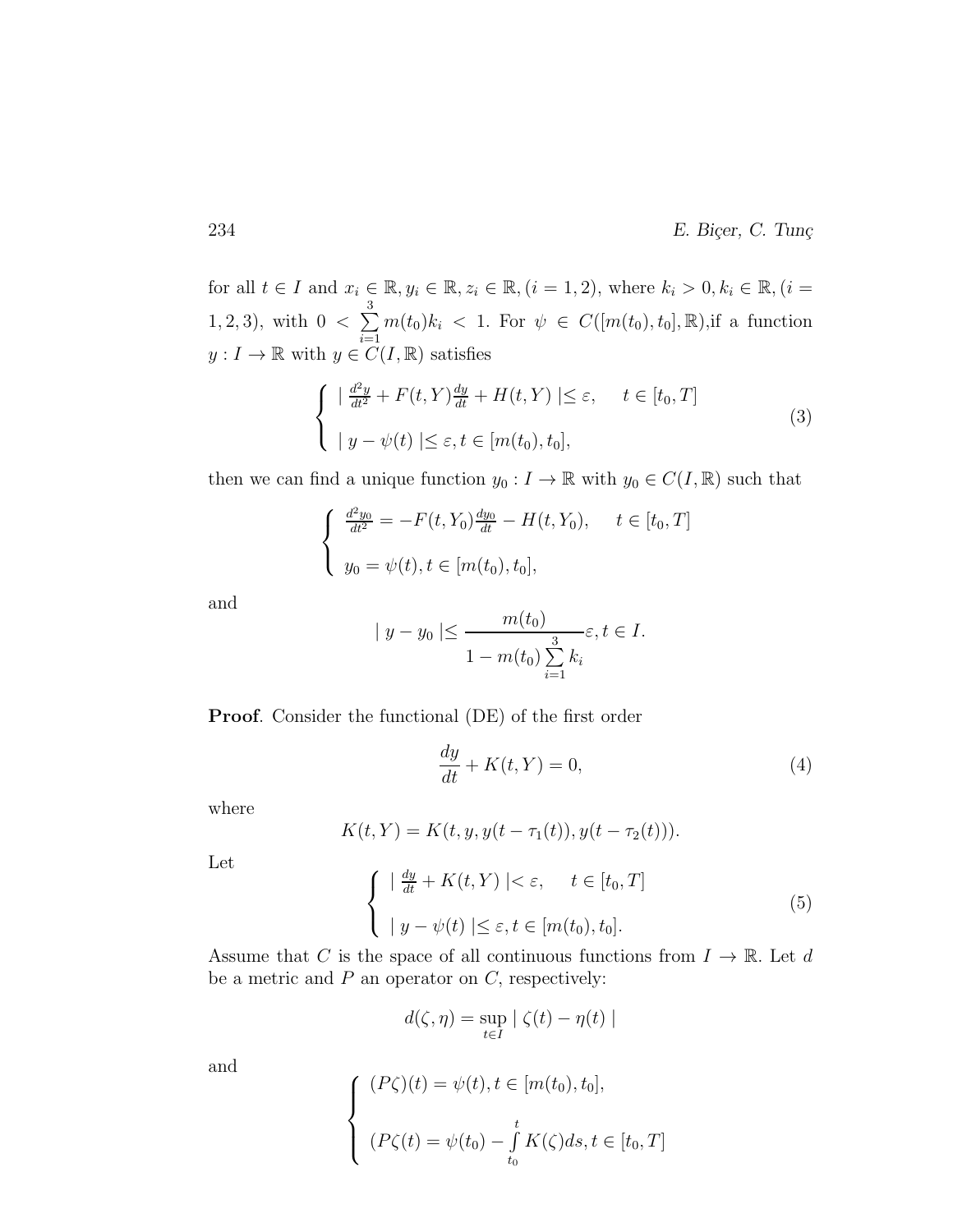New Theorems for Hyers-Ulam Stability... 235

for all  $\zeta \in C$ , where

$$
K(\zeta) = K(s, \zeta(s), \zeta(s-\tau_1(s)), \zeta(s-\tau_2(s))).
$$

By means of inequality (2), we have

$$
d(P\zeta, P\eta) = \sup_{t \in I} |\int_{t_0}^t [K(\zeta) - K(\eta)]ds|
$$
  

$$
\leq \sup_{t \in I} \int_{t_0}^t \sum_{i=1}^3 k_i |\zeta(s) - \eta(s)| ds
$$
  

$$
\leq \sum_{i=1}^3 k_i m(t_0) d(\zeta, \eta), \quad t \in [t_0, T],
$$

and

$$
d(P\zeta, P\eta) = \psi(t) - \psi(t) = 0, \qquad t \in [m(t_0), t_0],
$$

which implies that

$$
d(P\zeta, P\eta) \leq (\sum_{i=1}^3 k_i) m(t_0) d(\zeta, \eta).
$$

From (BCP), there exists a unique  $y_0 \in C$  such that  $Py_0 = y_0$ , thus  $y_0$ satisfies

$$
\begin{cases} \frac{dy_0}{dt} = K(t, Y_0), \quad t \in [t_0, T] \\ y_0 = \psi(t), t \in [m(t_0), t_0], \end{cases}
$$

where

$$
K(t, Y_0) = K(t, y_0(t), y_0(t - \tau_1(t)), y_0(t - \tau_2(t))).
$$

It is also clear that

$$
d(y_0, y) \le \frac{1}{1 - (k_1 + k_2 + k_3)m(t_0)} d(y, Py), \ \ y \in C. \tag{6}
$$

Furthermore, from (5), we can write

$$
-\varepsilon \le \frac{dy}{dt} + K(t, Y) \le \varepsilon, \qquad t \in [t_0, T].
$$

By integrating of each term in previous inequality, we find

$$
|y - \psi(t_0) - \int_{t_0}^t K(s, Y(s))ds| \leq \int_{t_0}^t \varepsilon ds \leq \varepsilon m(t_0), \quad t \in [t_0, T].
$$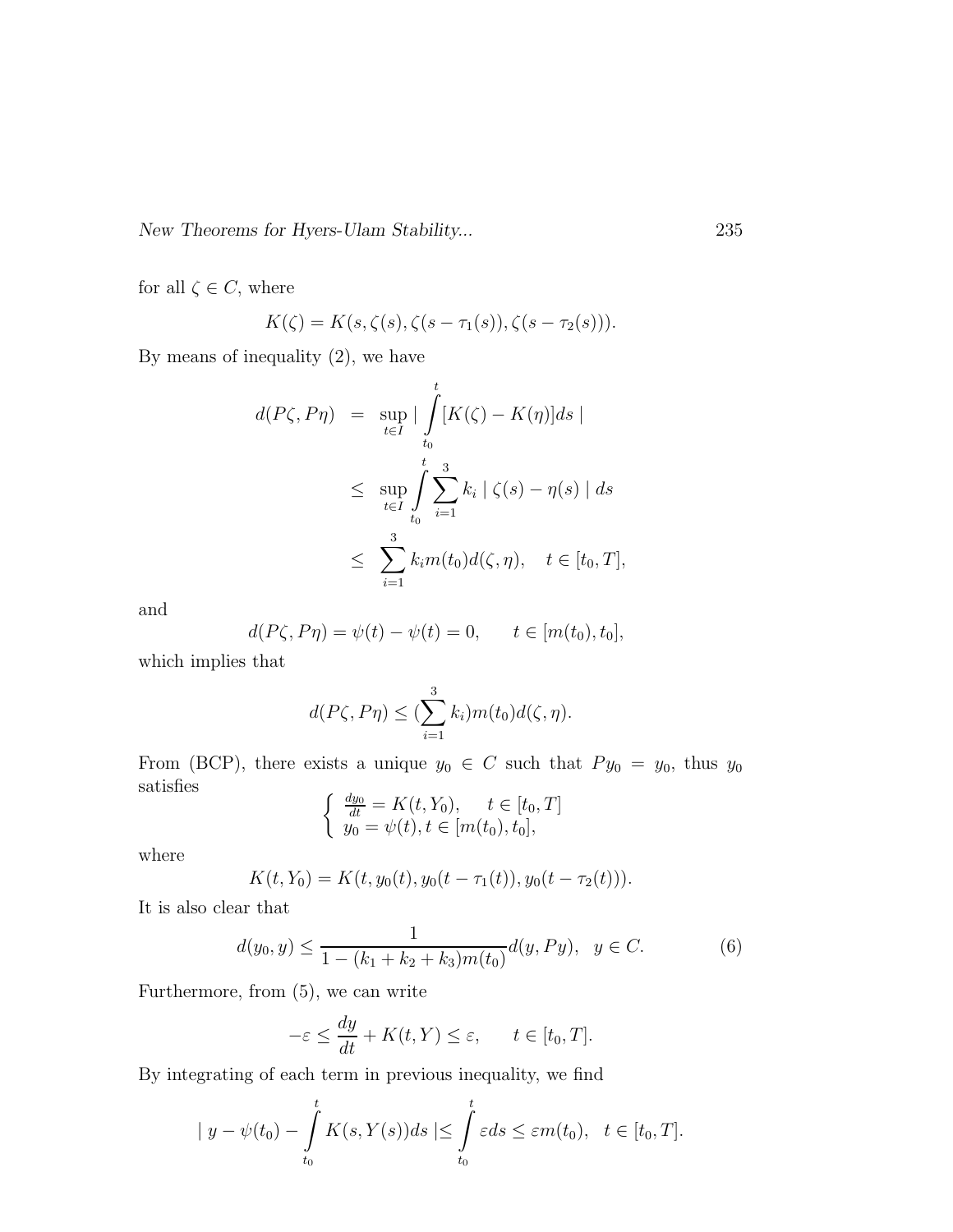Hence, we have

$$
|y - (Py)(t)| \le \varepsilon m(t_0)
$$

so that

$$
\sup_{t \in I} |y(t) - (Py)(t)| \le \varepsilon m(t_0).
$$

Thus, we find

$$
d(y, Py) \le \varepsilon m(t_0). \tag{7}
$$

In view of (6) and (7), we reach that

$$
|y - y_0| \le \frac{m(t_0)}{1 - (k_1 + k_2 + k_3)m(t_0)} \varepsilon, \ t \in I.
$$

Then, we can arrive at functional (DE) (4) has the (HUS). One can naturally obtain from (3) that

$$
\left| \frac{d^2y}{dt^2} + F(t,Y)\frac{dy}{dt} + H(t,Y) \right| \le \varepsilon.
$$

Hence,

$$
-\varepsilon \le \frac{d^2y}{dt^2} + F(t, Y)\frac{dy}{dt} + H(t, Y) \le \varepsilon.
$$

If we integrate the former estimate, then we get

$$
\left|\frac{dy}{dt} - y'(t_0) + \int\limits_{t_0}^t F(s, Y(s)) \frac{dy}{ds} ds + \int\limits_{t_0}^t H(s, Y(s)) ds \right| \leq \int\limits_{t_0}^t \varepsilon ds,
$$

where

$$
F(s,Y(s)) = f(s,y(s),y(s-\tau_1(s)),y(s-\tau_2(s))).
$$

An application of the integration by parts implies that

$$
\left|\frac{dy}{dt} + F(t,Y)y - \int_{t_0}^t F_s(s,Y(s))y(s)ds + \int_{t_0}^t H(s,Y(s))ds + r(t_0)\right| \leq \int_{t_0}^t \varepsilon ds,
$$

where

$$
r(t_0) = -f(t_0, y(t_0), y(t_0 - \tau_1(t)), y(t_0 - \tau_2(t)))y(t_0) - y'(t_0)
$$

and

$$
H(s,Y(s)) = h(s,y(s),y(s-\tau_1(s)),y(s-\tau_2(s))).
$$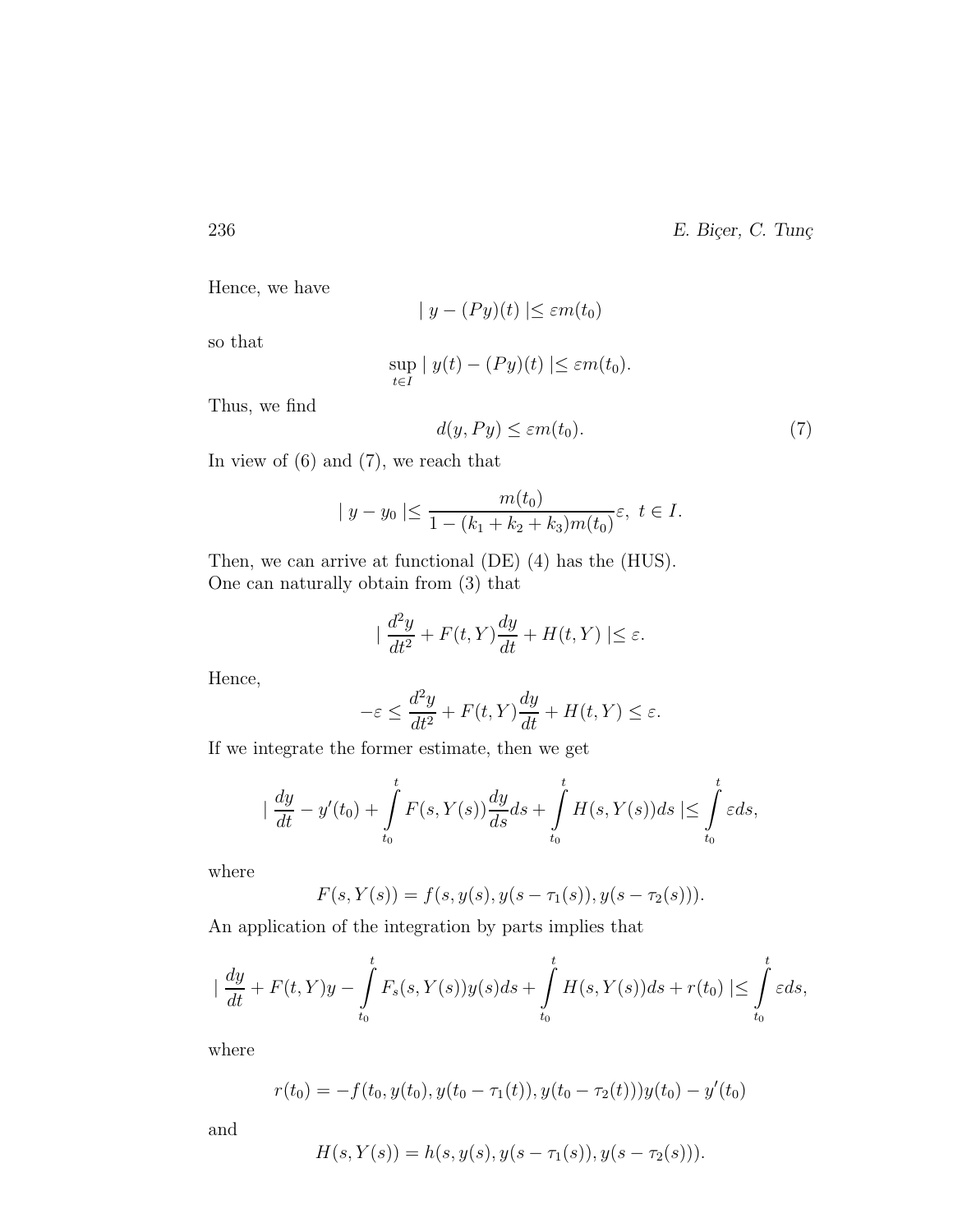New Theorems for Hyers-Ulam Stability... 237

Choose

$$
K(t, y(t), y(t - \tau_1(t)), y(t - \tau_2(t))) = -F(t, Y)y + \int_{t_0}^t F_s(s, Y(s))y(s)ds - \int_{t_0}^t H(s, Y(s))ds - r(t_0).
$$

As a consequence, we can reach that

$$
\left|\frac{dy}{dt} - K(t, y(t), y(t - \tau_1(t)), y(t - \tau_2(t))\right| \leq \int_{t_0}^t \varepsilon ds \leq \varepsilon m(t_0).
$$

This is the end of the proof of Theorem 2.2.

**Theorem 2.3.** For  $I = [m(t_0), T]$ , let  $\phi : I \to (0, \infty)$  be a continuous function. In addition, we suppose that  $\psi \in (C[m, t_0], \mathbb{R})$  and there exists a  $L,\, L$  is a real constant with  $0 < L < 1$  such that

$$
\int_{t_0}^t \phi(s)ds < L\phi(t) \tag{8}
$$

t

with  $0<\sum$ 3  $i=1$  $Lk_i < 1$ . If a function  $y: I \to \mathbb{R}$  satisfies

$$
\begin{cases}\n|\frac{d^2y}{dt^2} + F(t, Y)\frac{dy}{dt} + H(t, Y)| \le \phi(t), \quad t \in [t_0, T] \\
|y - \psi(t)| \le \phi(t), t \in [m(t_0), t_0],\n\end{cases} \tag{9}
$$

then there exists a unique function  $y_0: I \to \mathbb{R}$  with  $y_0 \in C(I, \mathbb{R})$  such that

$$
\begin{cases} \frac{d^2 y_0}{dt^2} = -F(t, Y_0) \frac{dy_0}{dt} - H(t, Y_0), \quad t \in [t_0, T] \\ y_0 = \psi(t), t \in [m(t_0), t_0], \end{cases}
$$

and

$$
|y - y_0| \leq \frac{L}{1 - \sum_{i=1}^3 L k_i} \phi(t), t \in I.
$$

**Proof.** We re-consider functional (DE) (4) and let

$$
\begin{cases}\n\left|\frac{dy}{dt} + K(t, Y)\right| < \phi(t), \quad t \in [t_0, T] \\
\left|\right. y - \psi(t)\right| \leq \phi(t), t \in [m(t_0), t_0].\n\end{cases} \tag{10}
$$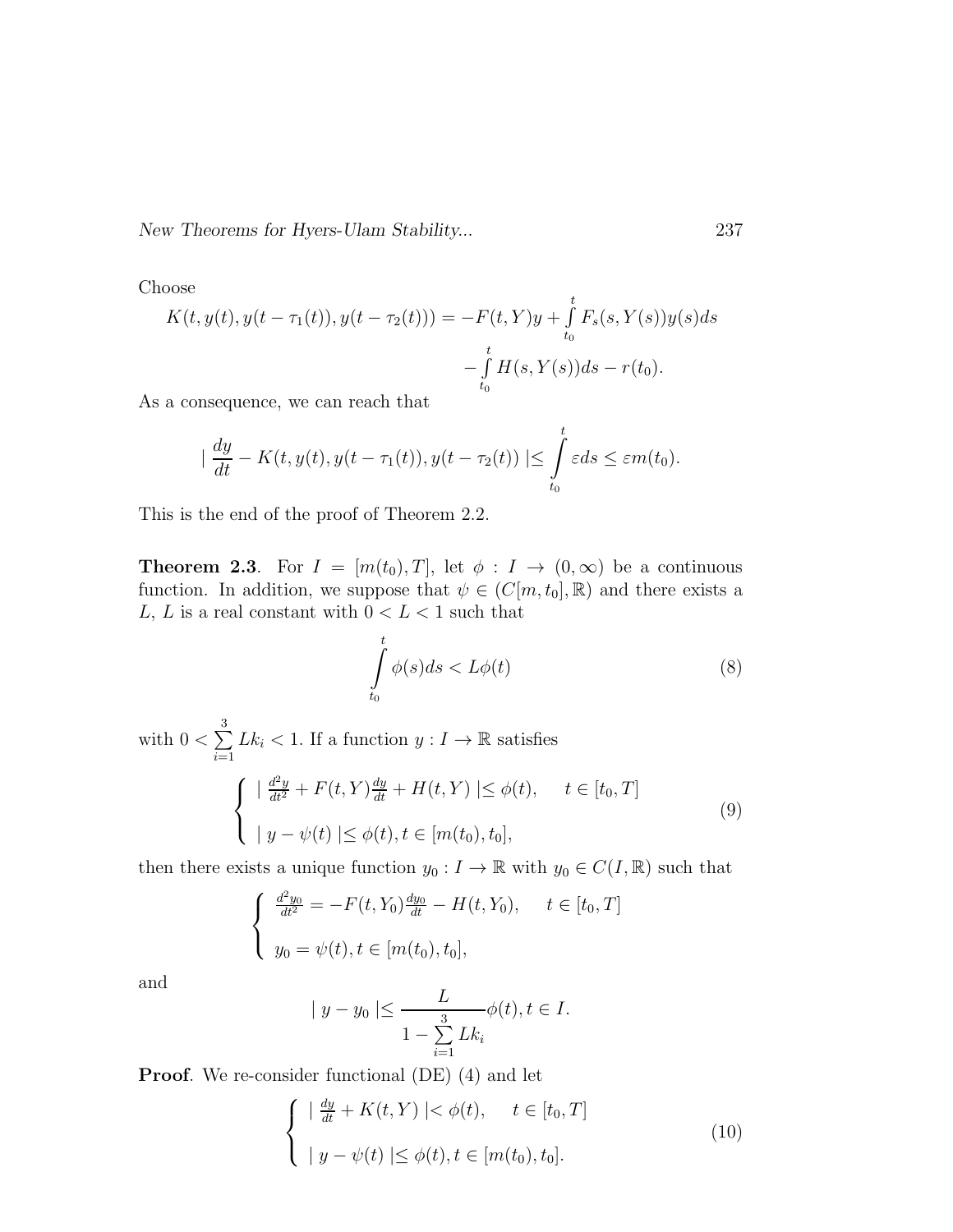Further, let C be the space of all continuous functions from  $I \to \mathbb{R}$ . We define a metric  $d$  and an operator  $P$  on  $\cal C$  as given below, respectively:

$$
d(\zeta, \eta) = \sup_{t \in I} \frac{|\zeta(t) - \eta(t)|}{\phi(t)}
$$

and

$$
\begin{cases}\n(P\zeta)(t) = \psi(t), t \in [m(t_0), t_0], \\
(P\zeta(t) = \psi(t_0) - \int_{t_0}^t K(s, \zeta(s), \zeta(s - \tau_1(s)), \zeta(s - \tau_2(s)))ds, t \in [t_0, T]\n\end{cases}
$$

for all  $\zeta \in C$ . Using the assumptions of Theorem 2.3. and (8), we find

$$
d(P\zeta, P\eta) \leq \sup_{t \in I} \frac{\int_{t_0}^{t_0} \sum_{i=1}^{3} k_i |\zeta(s) - \eta(s)| ds}{\phi(t)}
$$
  

$$
\leq \sup_{t \in I} \frac{\int_{t_0}^{t_0} \sum_{i=1}^{3} k_i \phi(s) \frac{|\zeta(s) - \eta(s)|}{\phi(s)} ds}{\phi(t)}
$$
  

$$
\leq \sup_{t \in I} \frac{\int_{t_0}^{t_0} \sum_{i=1}^{3} k_i \phi(s) \sup_{s \in I} \frac{|\zeta(s) - \eta(s)|}{\phi(s)} ds}{\phi(t)}
$$
  

$$
= d(\zeta, \eta) \sup_{t \in I} \frac{\int_{t_0}^{t_0} \sum_{i=1}^{3} k_i \phi(s) ds}{\phi(t)}
$$
  

$$
\leq (\sum_{i=1}^{3} k_i) L d(\zeta, \eta), t \in [t_0, T],
$$

and

$$
d(P\zeta, P\eta) = 0, \ t \in [m(t_0), t_0],
$$

which implies that

$$
d(P\zeta, P\eta) \leq (\sum_{i=1}^3 Lk_i)d(\zeta, \eta).
$$

From (BCP), there exists a unique  $y_0 \in C$  such that  $Py_0 = y_0$  and  $y_0$  satisfies

$$
\begin{cases} \frac{dy_0}{dt} = -K(t, y_0(t), y_0(t - \tau_1(t)), y_0(t - \tau_2(t))), \quad t \in [t_0, T] \\ y_0 = \psi(t), t \in [m(t_0), t_0]. \end{cases}
$$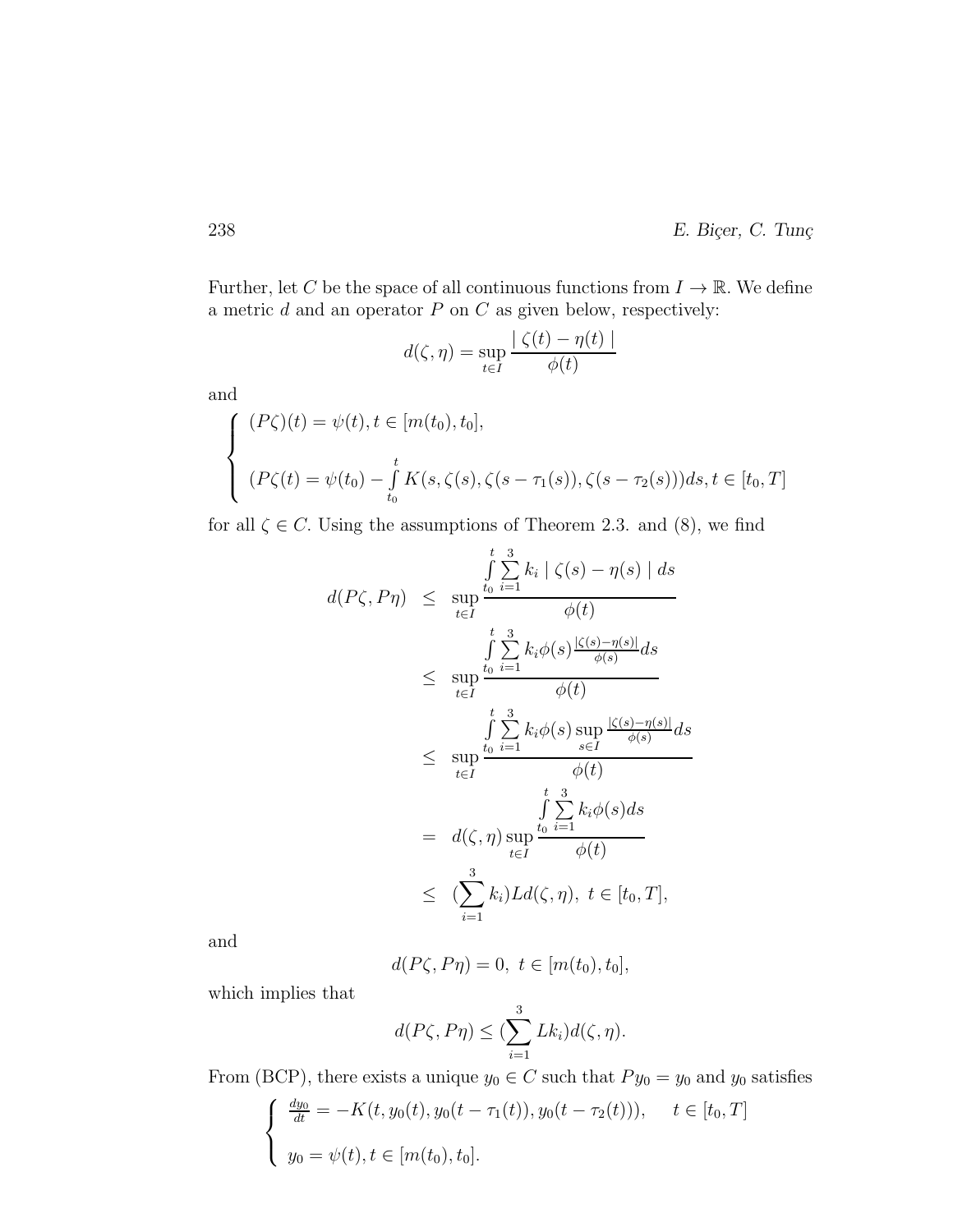New Theorems for Hyers-Ulam Stability... 239

Furthermore, by (BCP), we have

$$
d(y_0, y) \le \frac{1}{1 - (\sum_{i=1}^3 L k_i)} d(y, Py)
$$
\n(11)

for all  $y \in C$ . In addition, from (10), we can write

$$
-\phi(t) \le \frac{dy}{dt} + K(t, y(t), y(t - \tau_1(t)), y(t - \tau_2(t))) \le \phi(t), \ t \in [t_0, T].
$$

**Obviously** 

$$
|y - \psi(t_0) - \int_{t_0}^t K(s, Y(s))ds| \leq \int_{t_0}^t \phi(s)ds \leq L\phi(t), \quad t \in [t_0, T].
$$

Hence,

$$
\frac{|y(t) - (Py)(t)|}{\phi(t)} \le L
$$

so that

$$
\sup_{t\in I} \frac{|y(t) - (Py)(t)|}{\phi(t)} \le L.
$$

It follows that

$$
d(y, Py) \le L. \tag{12}
$$

Therefore, by (11) and (12), we obtain

$$
|y(t) - y_0(t)| \le \frac{L}{1 - (\sum_{i=1}^3 L k_i)} \phi(t), \ t \in I.
$$

Then, we can conclude that functional (DE) (4) has the (HURS). It follows from (10) that

$$
\left| \frac{d^2y}{dt^2} + F(t,Y)\frac{dy}{dt} + H(t,Y) \right| \le \phi(t).
$$

If we integrate the above inequality, then we get

$$
\frac{dy}{dt} - y'(t_0) + \int_{t_0}^t F(s, Y(s)) \frac{dy}{ds} ds + \int_{t_0}^t H(s, Y(s)) ds \le \int_{t_0}^t \phi(s) ds.
$$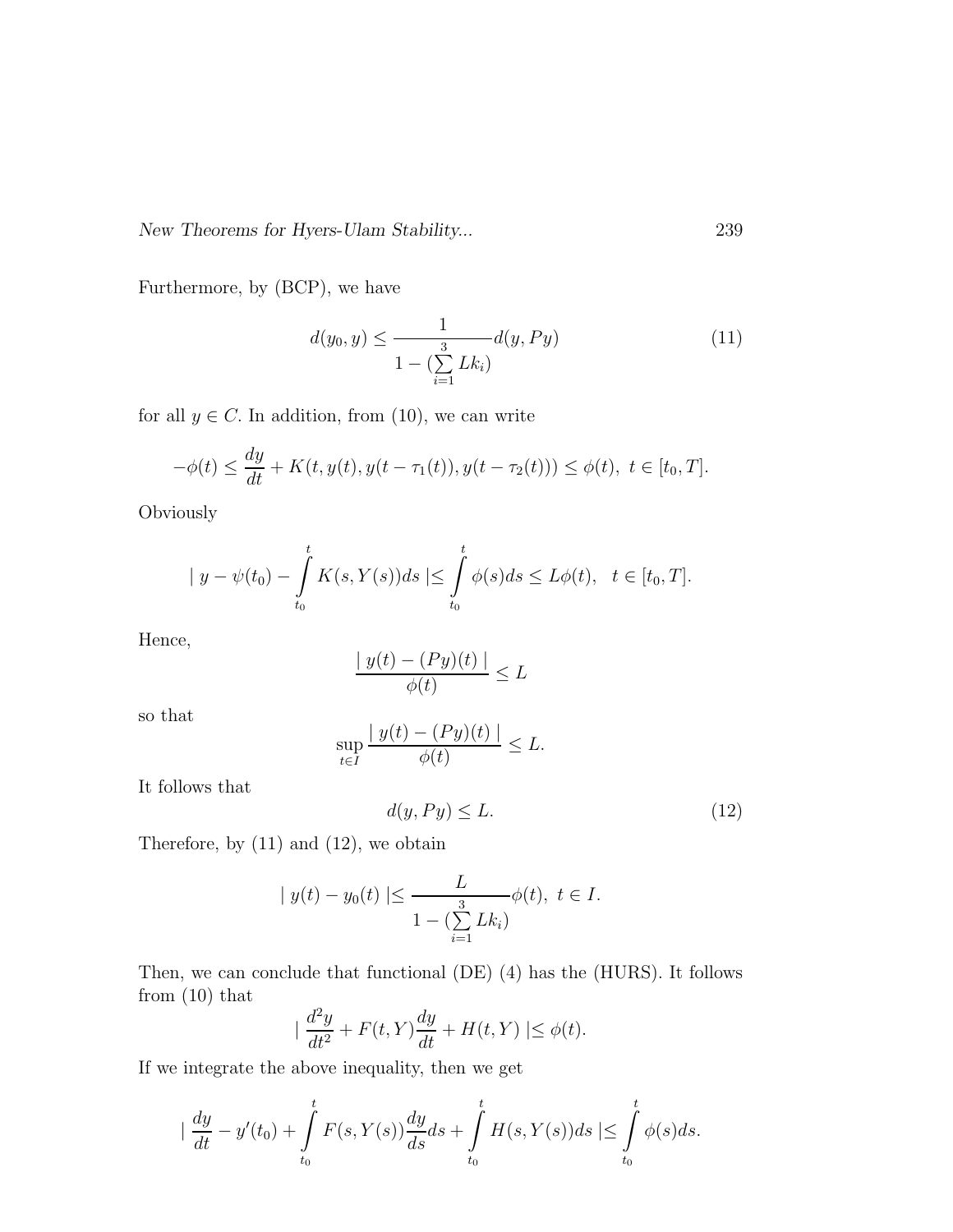Applying the integration by parts, we have

$$
\frac{dy}{dt} + F(t, Y)y - \int_{t_0}^t F_s(s, Y(s))y(s)ds + \int_{t_0}^t H(s, Y(s))ds + r(t_0) \leq \int_{t_0}^t \phi(s)ds,
$$

where  $r(t_0) = -f(t_0, y(t_0), y(t_0 - \tau_1(t)), y(t_0 - \tau_2(t)))y(t_0) - y'(t_0)$ . Choose

$$
K(t, y(t), y(t - \tau_1(t)), y(t - \tau_2(t))) = -F(t, Y)y + \int_{t_0}^t F_s(s, Y(s))y(s)ds
$$
  

$$
-\int_{t_0}^t H(s, Y(s))ds - r(t_0).
$$

As a consequence of this fact, we can reach that

$$
\left| \frac{dy}{dt} - K(t, y(t), y(t - \tau_1(t)), y(t - \tau_2(t))) \right| \leq \int_{t_0}^t \phi(s) ds \leq L\phi(t) \leq \phi(t).
$$

This finishes the proof of Theorem 2.3.

### 3 Conclusion

A modified (LE) with multiple variable time lags was considered. The (HUS) and (HURS) of this modified (LE) were investigated. We benefited from (BCP) in proving our main results thus extending and improving some recent results found in the literature from the cases of without time lags to the case with multiple variable time lags.

# References

- [1] M. R. Abdollahpour, C. Park, Hyers-Ulam stability of a class of differential equations of second order, J. Comput. Anal. Appl., 18, (2015), 899–903.
- [2] C. Alsina, R. Ger, On some inequalities and stability results Related to the exponential function, J. Inequal. Appl. Math., 4, (1998), 373–380.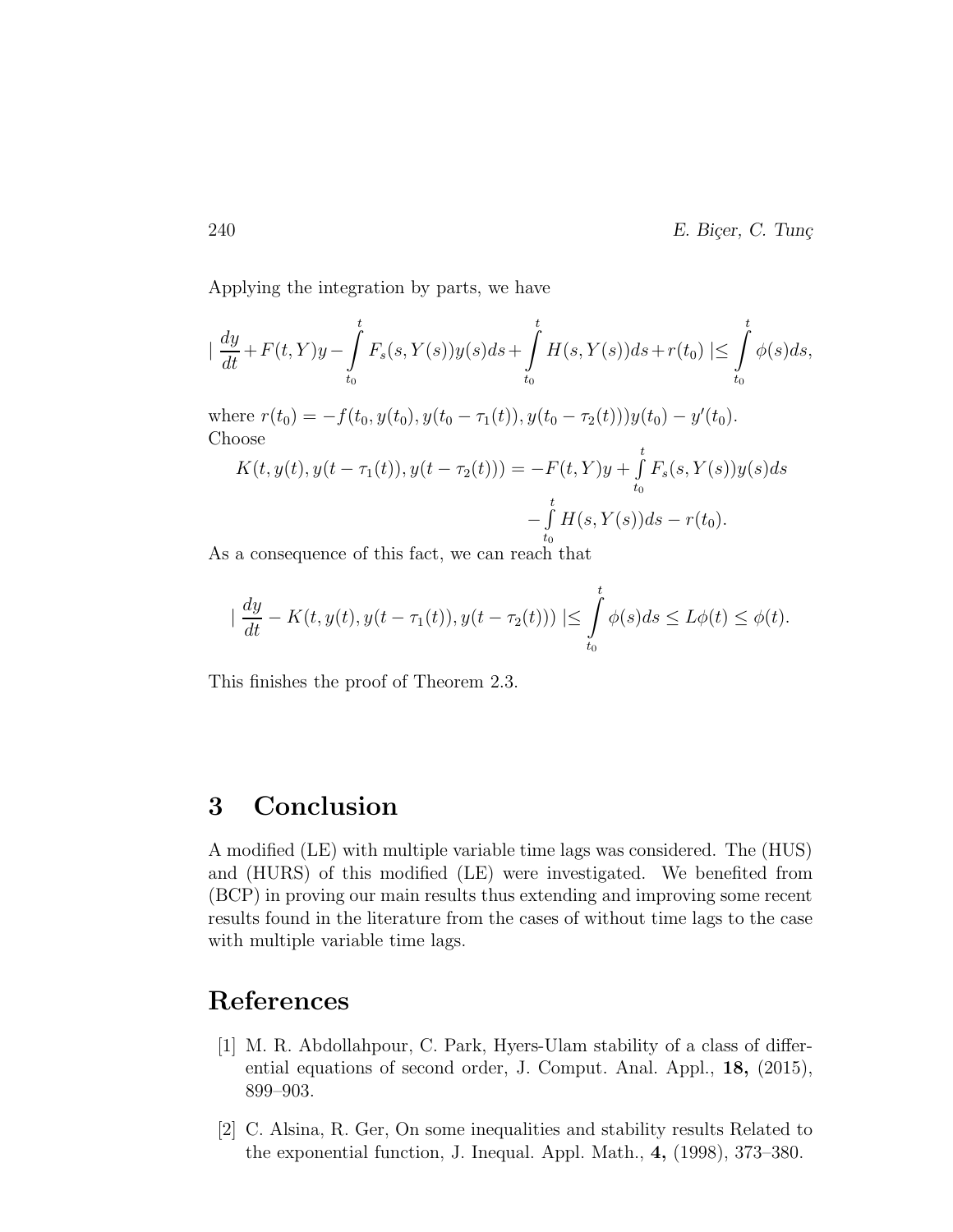- [3] E. Biçer, C. Tunç, On the Hyers-Ulam stability of certain partial differential equations of second order, Nonlinear Dyn. Syst. Theory, 17, (2017), 150–157.
- [4] E. Bicer, C. Tunc, On the Hyers -Ulam stability of Laguerre and Bessel equations by Laplace transform method, Nonlinear Dyn. Syst. Theory, 17,(2017), 340-346.
- [5] D. S. Cimpean, D. Popa, Hyers-Ulam stability of Euler's equation, Appl Math. Lett., **24,** (2011), 1539–1543.
- [6] M. B. Ghaemi, M. E. Gordji, B. Alizadeh, C. Park, Hyers-Ulam stability of exact second-order linear differential equations, Adv. Difference Equat., 36,(2012), 7 pp.
- [7] D. H. Hyers, On the Stability of the Linear Functional Equation, Proc. Nat. Acad. Sci., 27, (1941), 222–224.
- [8] A. Javadian, E. Sorouri, G. H. Kim, Gordji M. Eshaghi, Generalized Hyers-Ulam stability of the second-order linear differential equations, J. Appl. Math., (2011), 10 pp.
- [9] S. M. Jung, Hyers Ulam stability of linear differential equations of first order (III), J. Math. Anal. Appl. 311, (2005), 139–146.
- [10] S. M. Jung, Hyers Ulam stability of linear differential equations of first order (II), Appl. Math. Lett., 19 (2006), 854–858.
- [11] Y. Li, Y. Shen, Hyers-Ulam stability of nonhomogeneous linear differential equations of second order, Int. J. Math. Sci., (2009), 7 pp.
- [12] Y. Li, Y. Shen, Hyers-Ulam stability of linear differential equations of second order, Appl. Math. Lett., 23, (2010), 306–309.
- [13] T. M. Rassias, On the Stability of the Linear Mapping in Banach Spaces, Proc. Amer. Math. Soc., 72,(1978), 297–300.
- [14] C. Tunç, New stability and boundedness results of Liénard type equations with multiple deviating arguments, Izv. Nats. Akad. Nauk Armenii Mat., **45,** (2010), 47–56.
- [15] C. Tunc, Some new stability and boundedness results of solutions of Liénard type equations with a deviating argument, Nonlinear Anal. Hybrid Syst., 4, (2010), 85–91.